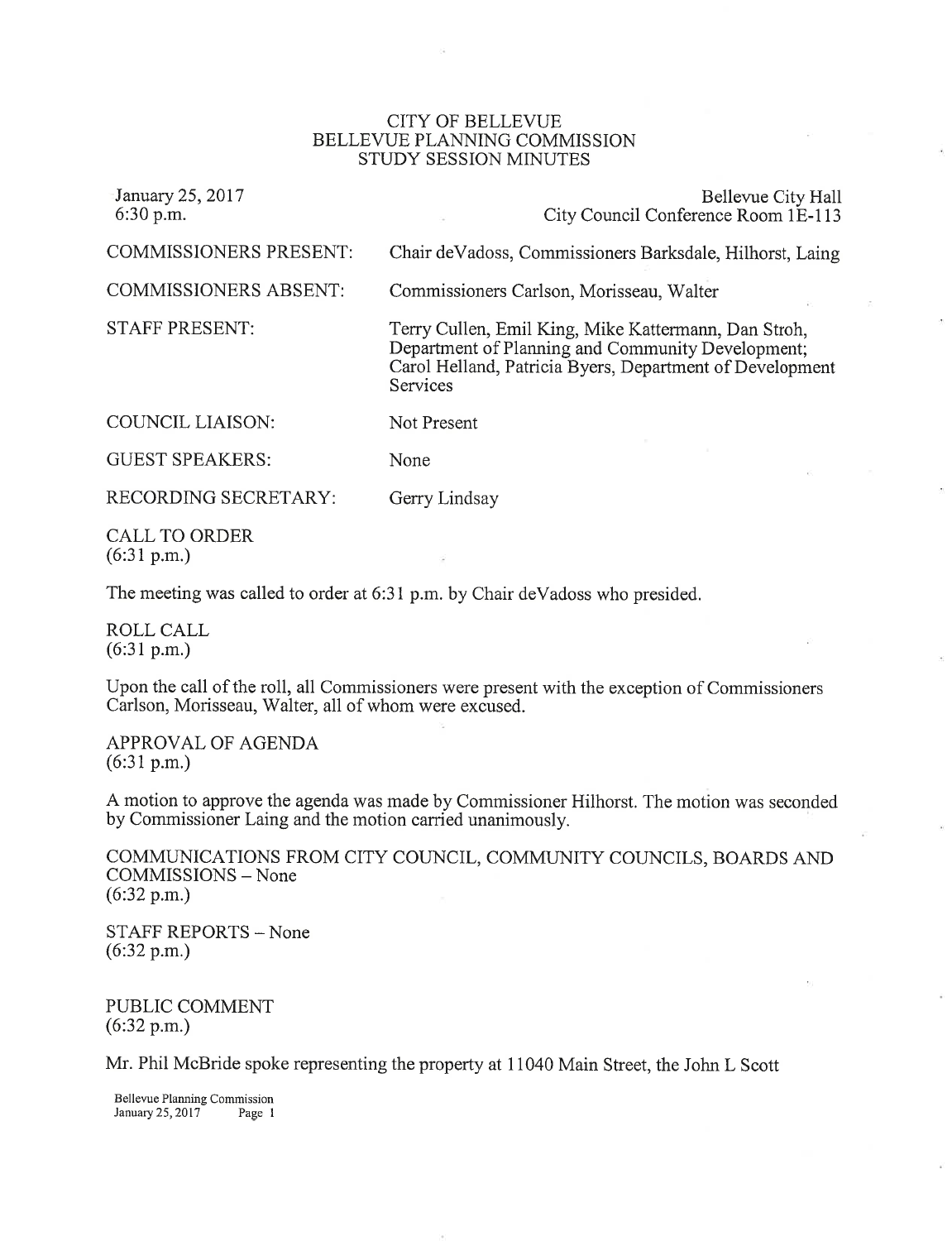building. He noted that there have been no major changes to the downtown zoning for 35 years. The wedding cake concept was part of the original zoning and is still in place. The original zoning never anticipated light rail coming through the city. Sound Transit is bringing light rail into the city at a cost of \$3.7 billion in taxpayer dollars, and Sound Transit and the taxpayers need transit-oriented development. They need to bring ridership to the train stations and they need to create transitions from the rail stations to the surrounding job centers and residences. Transit-oriented development is needed in proximity to the rail stations and the walkshed. The park lid that is going to be over the rail in the East Main area will create a buffer zone for the neighborhoods that was not there before. There is no transit-oriented development overlay in the zoning. The downtown CAC did not really take into account the East Main light rail station. The cost of a throughblock connector is quite high, but the property owner is willing to provide the walkability amenity to improve downtown connections. The desire is to build a project that will be forward looking and aspirational, while being in alignment with the city's intentions for the downtown. The project will embrace the role of transit-oriented development and will serve as the front door to East Main. The current code, however, has obstacles that will prevent what is planned from becoming a reality. The Commission should ask the staff to create new development standards that would allow FAR averaging between A-3 and B-3. Transit-oriented development is best when it has mixed uses and is vibrant. To that end the FAR should be kept independent of uses. The ULI technical assistance panel suggested zoning for station areas should respond to the station area rather than historical zoning boundaries.

Mr. Matt Roewe with VIA Architects spoke on behalf of the project at 11040 Main Street and the corner of 112th Avenue NE and Main Street. He said the project is a good example of two property owners working together to effect a great transit-oriented development in close proximity to the East Main light rail station. He noted that a part of the Surrey Downs neighborhood is within the quarter mile radius of the station, though it has difficulty accessing it. Additionally, a portion of I-405 is within the quarter mile walkshed. The properties at Main and 112th Avenue NE are well positioned to leverage the transit investment, as are the Red Lion and Sheraton properties. The properties are only 600 feet from the East Main station. A new tunnel is under construction where the rail will run underground, creating a nice buffer to Surrey Downs from the subject properties. The idea is to develop the properties to be inviting, bringing people into the downtown. The First Congregational Church behind the John L Scott property has areciprocal agreement between each property to allow access, so a natural point of access between the properties already exists. Redevelopment of the Red Lion and Sheraton sites makes sense as they will be fully symbiotic and serve as a front door to downtown from that location. The proposed throughblock crossing will transcend the properties, but must negotiate a 55-foot grade change, necessitating the need for public elevators. The entry plaza at Main Street and 112th Avenue NE will include outdoor cafés and an outdoor court with retail above. All of those details are in line with the findings of the downtown CAC. The altemative would be to construct a fiveover-two apartment building, which is what the current zoningwhen interpreted literally encourages. The zoning requires residential uses facing Main Street, but the desire is to have office uses there instead on a small boutique scale. Architecturally, it makes the most sense to put all the building height on the B-3 side and to keep everything low on the A-3 side, but that would mean putting office on the Main Street face. The Commission was asked to work closely with staff to create new development standards that allow the FAR to be averaged across the whole site between the A-3 and B-3 areas, rather than segregating it, and allow for applying FAR independent of use, which would be a more form-based code outcome.

Commissioner Laing asked if the real issue is where the zoning boundary is drawn, and if that is what is creating the problem. Mr. Roewe allowed that that is the issue. Commissioner Laing noted that the Commission has dealt with other parcels with split zoning. He asked how the

Bellewe Planning Commission January  $25,2017$  Page 2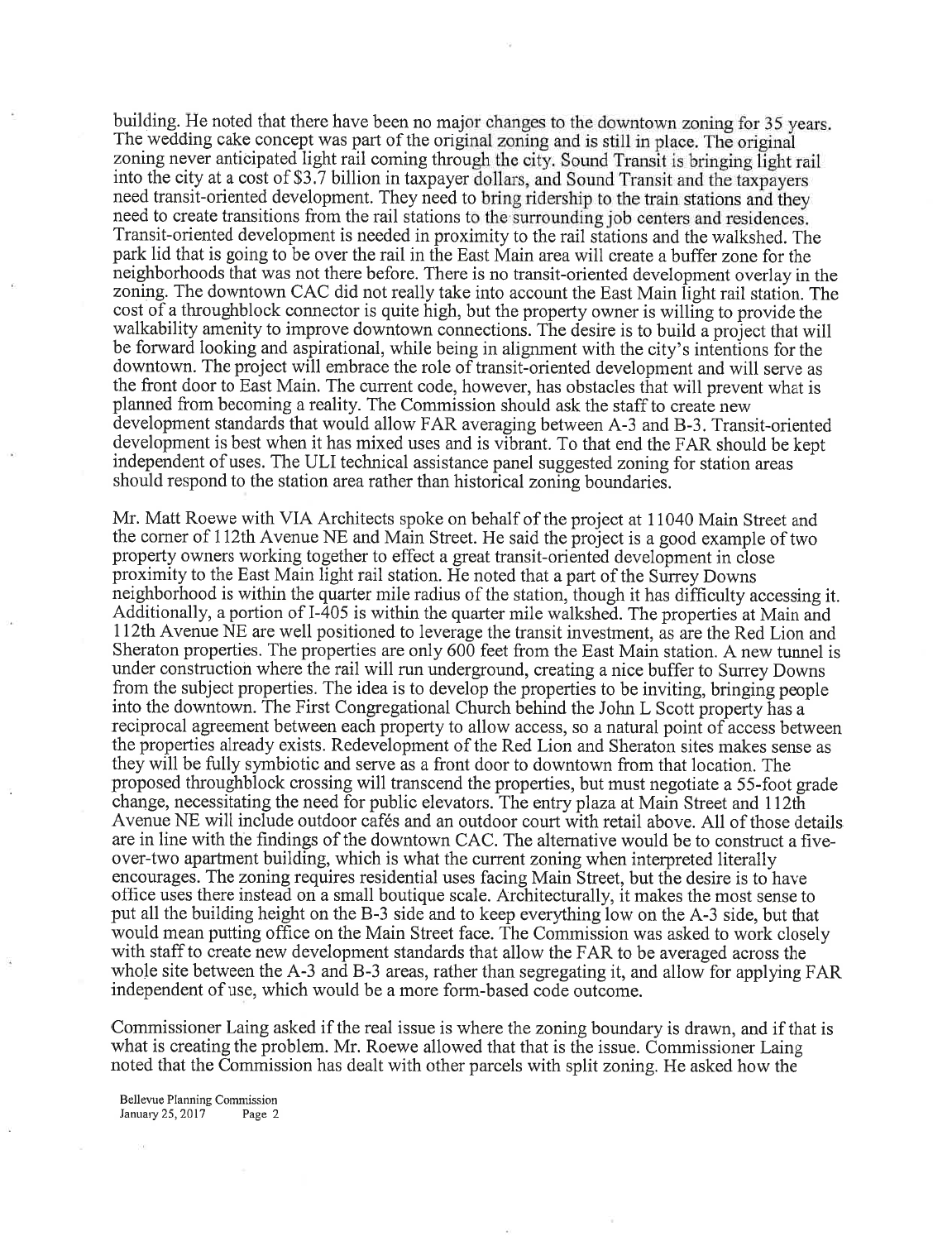current code precludes splitting the FAR across the site. Mr. Roewe said the issue is in the proposed code, which for the A-3 overlay limits the FAR for commercial to 1.0; and allows more FAR in the B-3 overlay. The FAR is segregated by use on both sides in a way that prevents them being traded and swapped. Commissioner Laing said it was his recollection as a member of the downtown CAC was that group uniformly recommended eettins rid of the differential between commercial and residential FAR. For many years the Bellevue Downtown Association has also called for the distinction to be removed.

Mr. Carl Van der Hoek, 9 103rd Avenue NE, called attention to a letter in the packet that he had penned to the ULI panel members. He said the letter in part points out how the incentive zoning system is missing looking at affordable housing, which is clearly a livability issue. The ULI panel suggested that a concurrent rollout of affordable housing and incentive zoning would reduce developer uncertainty and enhance the effectiveness of both programs. It would be an injustice to calibrate the system without including affordable housing. It all needs to be calibrated together to avoid running the risk of trying to add in affordable housing some time later as an amenity and taking away from the other amenities or not seeing the affordable housing amenity used at all.

STUDY SESSION (6:50 p.m.)

Downtown Livability - Review of Draft Downtown Land Use Code Amendment

A. East Main Station Area Plan Interface with Downtown Livability

Senior Planner Mike Katterrnann informed the Commissioners that a full briefing on the East Main station area planning effort would be provided in the fall ahead of beginning the code work associated with the CAC recommendations. He outlined on a map the station area study boundaries and the specific primary and secondary transit-oriented development areas to the east of 112th Avenue SE and south of Main Street. The study considered both the quarter mile and the half mile walkshed. The quarter mile metric was used for purposes of making sure of connectivity between the East Main station and the downtown. The directive from the Council was that any redevelopment would occur only in the area to the east of 112th Avenue SE, south of Main Street.

Mr. Kattermann said the downtown livability CAC wrapped up their work in June20I4, while the East Main CAC started its work in September 2074. The East Main CAC had the benefit of having the preliminary proposals from the downtown livability CAC to use as a starting point in considering compatibility between the areas. No land uses were considered that were not part of the downtown livability work; to have done so would have been redundant and unnecessary.

The main issues identified through the East Main station area outreach process included land uses, traffic, ped/bike connectivity to the station, safety, parking, noise, and community character and aesthetics. The latter in particular comes into play when talking about the street frontages along 112th Avenue SE and Main Street, which is where the interface between the areas primarily occurs. The redevelopment area of the East Main study area is uniquely situated. It lies at the confluence of the downtown, the single family residential area, the existing office/hotel uses, and I-405 and the uses to the east. The CAC sought to come to agreement on what specific unique niche the redevelopment area can serve. The area is not an extension of the downtown, it is certainly more than the existing single family area, and it will certainly be more than what it is currently.

Bellevue Planning Comrnission January  $25,2017$  Page 3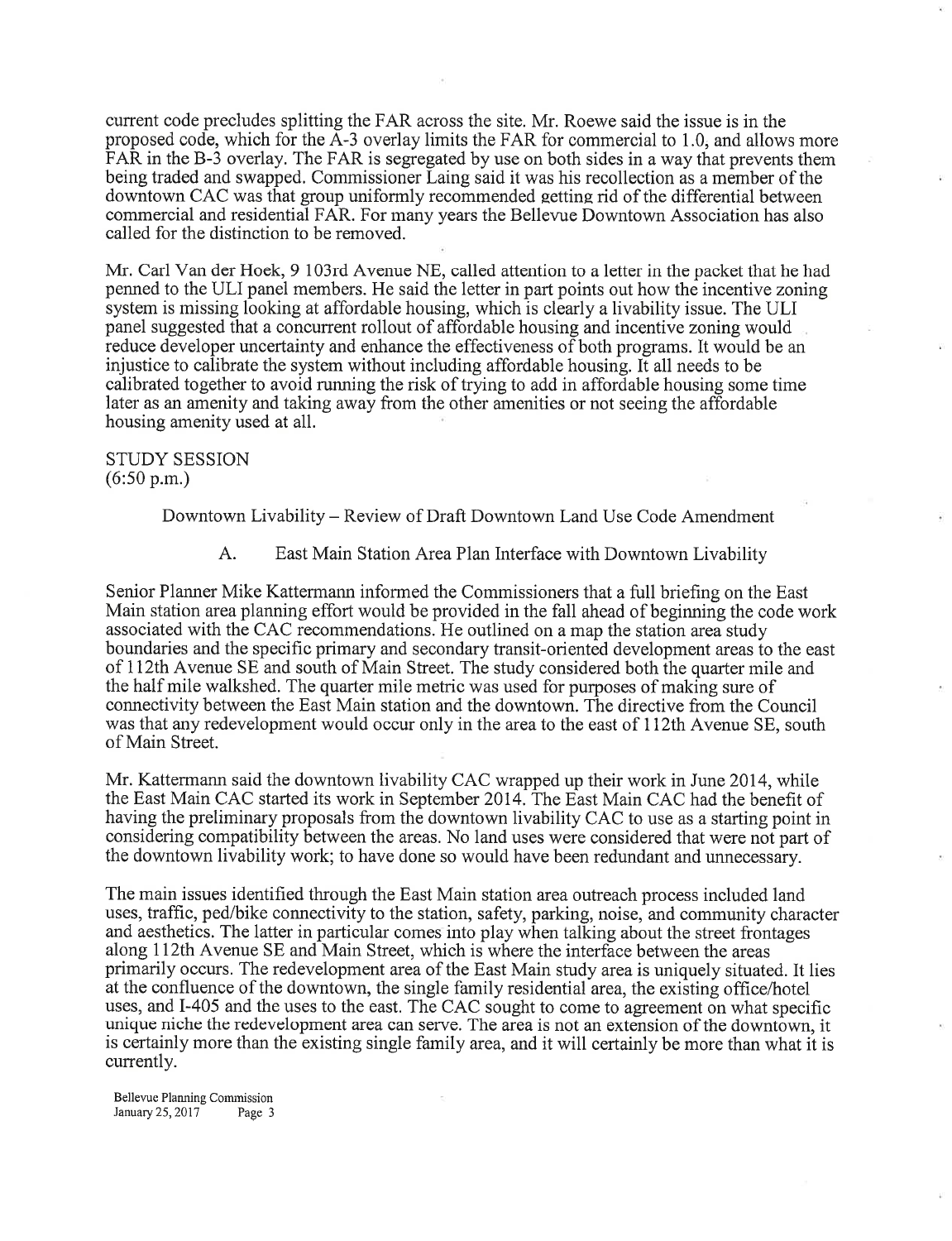Mr. Kattermann said the CAC began with the parameters to be considered. While it was agreed the area would not be an extension of the downtown, the work done by the downtown livability CAC in terms of land use was used as the upper limit of what should be considered for the potential redevelopment area. A consultant was used to develop various scenarios. The low end of the range was determined to be the existing zoning, which is OLB with an FAR of 0.5. At the high end a maximum FAR of 5.0 was considered. For the secondary transit-oriented development area, the CAC did not consider much redevelopment potential, primarily because of the severe environmental constraints; the recommendation of the CAC included only a slight upzone for the area.

The CAC ultimately recommended an FAR of 5.0 for the Red Lion site, which is the area immediately south of Main Street, essentially mirroring what has been recommended for the area to the north of Main Street. With regard to building height, the CAC recommended up to <sup>300</sup> feet. In order to obtain the maximum FAR and building height, certain public benefit requirements must be met. The recommendation could result in a fairly intensive development on the site, which is a little over six acres. The CAC wanted to see the site developed in a way that will be complementary to the community, serving both the residential neighborhood as well as the residential areas in the southeast part of the downtown. The CAC did not want to see big box uses, rather uses that fit in with the notion of transit-oriented development, including mixed uses and that relate to what will continue to be a single family area into the future. The CAC discussed building placement and highlighted a desire to see the tallest buildings located closer to I-405 and Main Street; buildings step back from 112th Avenue SE; the wall effect minimized along lI4th Avenue SE; parking that is out of site; safe designs that include visibility for the immediate area and the station across the street; and lighting in public spaces. No part of the CAC's recommendations are incompatible with any of the existing or proposed uses in the adjacent downtown area.

In terms of character, the CAC highlighted the need to draw people into the development through <sup>a</sup>mix of uses and activities that will serve people to the south and the north of Main Street. The CAC called for Main Street to be safe for all modes of travel, and for continuing to the extent possible the themes for Old Bellewe while respecting the different types and intensities of land uses on the north south of Main Street versus the south side of Main Street. For 112th Avenue SE, the focus of the CAC was primarily to the south of Main Street along the redevelopment area, but the group recognized that there could be some continuation to the north of Main Street and into the downtown.

Commissioner Hilhorst asked why the East Main station area recommendations would not be coming to the Commission until the fall given that the work of the CAC has been done for some time. Mr. Kattermann explained that the policy work must be done before the code work can be done. The Comprehensive Plan policy work will start during the current cycle. There are things already in place in other zones that can be drawn in, avoiding the need to start from scratch, though there are things about the area that are unique and which will require tailoring the code accordingly.

Commissioner Barksdale asked what FAR averaging is and how it might affect the area. Mr. Kattermann said FAR averaging has not been looked at in relation to the East Main area. As envisioned, the 5.0 FAR would apply immediately south of Main Street, and the 4.0 FAR would apply to the rest of the primary transit-oriented development area south to SE 6th Street. To the south of SE 6th Street and north of SE 8th Street, the recommendation is for 1.25 FAR. FAR averaging could affect where things are placed on the East Main site, which could be problematic

Bellevue Planning Commission Jantary25,20l7 Page 4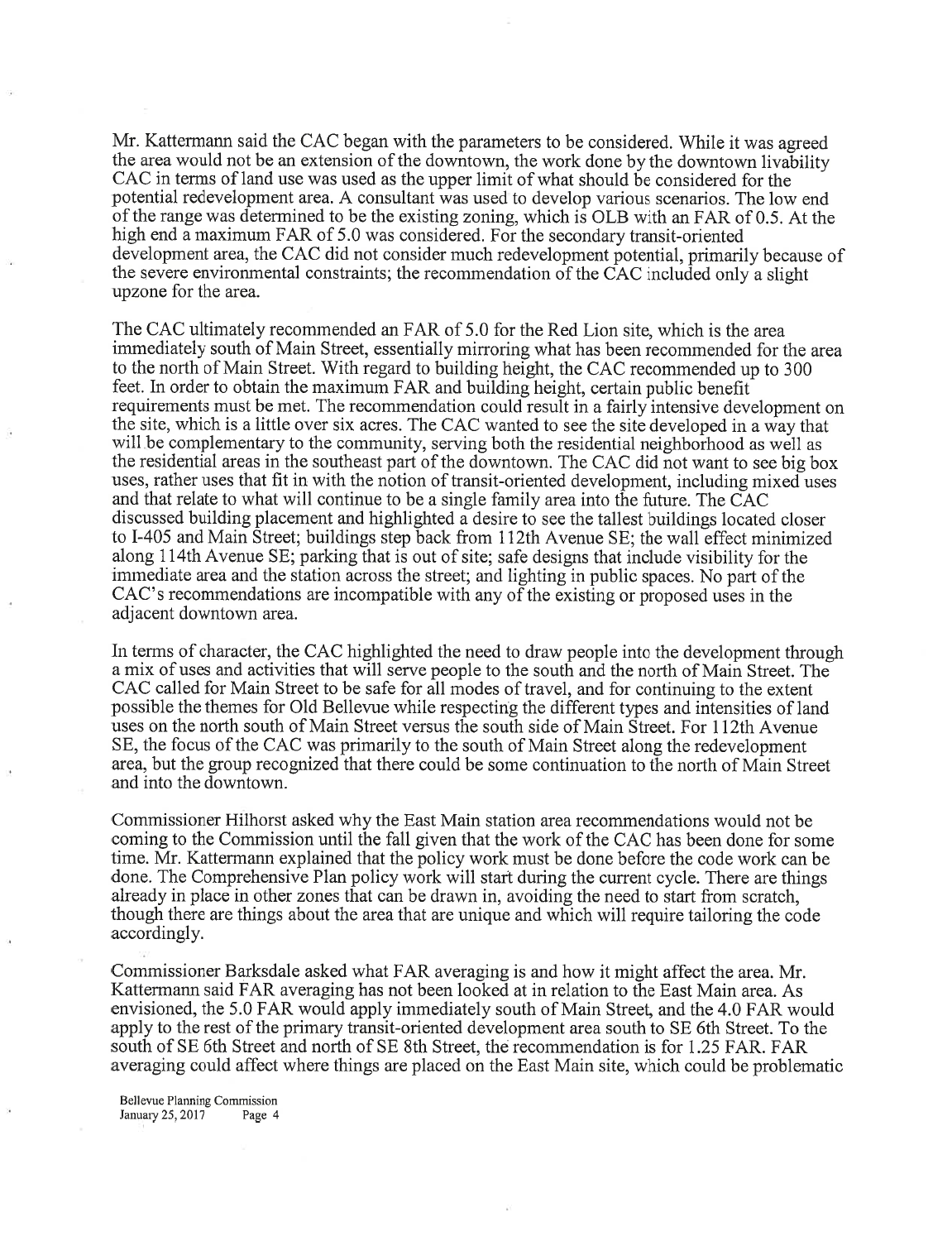given how clear the CAC was about not wanting to see the higher FAR spread across the entire area. Mr. King said FAR averaging involves taking the development potential for one part of <sup>a</sup> site and transferring it to another building. The result is often a building that has lower density and a building that has more.

Mr. King explained that the downtown CAC took on the elements of station area planning within the downtown livability work. There is no separate station area plan that has been or will be developed for the downtown, rather the principles are integrated into the overall recommendations. The final report acknowledged that and included a number of recommendations that permeated through the density and height discussion, the design guidelines discussion, and was talked about in regard to coordination with Sound Transit and parking management. The quarter-mile walkshed for the prime downtown station, which will be located just outside City Hall, is primarily within the downtown area. The CAC focused its efforts within the downtown boundary.

When the CAC began its work, the group recognized that the urban framework that was put in place 35 years ago was in many ways supportive of transit. It is evident of the office core that developed along 108th Avenue NE and in the iterations of the Bellewe transit center. The CAC did not need to start from scratch, rather it focused on those things that needed to be updated as they relate to station area planning. A lot of time was spent studying the OLB zone, an areathat was not transit supportive when it was first put in place. The CAC also looked closely at the Civic Center area where City Hall, Meydenbauer Center and the Bravern are located and there were some modifications made to that area both in terms of FAR, height and urban design. One of the noteworthy modifications to that area were extending the pedestrian corridor all the way down to II2th Avenue NE and beyond to the freeway, which has largely morphed into the Grand Connection that has become a Council priority. The CAC and the Commission have recommended more density and height in the area closer to the freeway, with an FAR of 5.0 and height of up to 230 feet. A number of meetings have also been spent focused on refinements to the historic A and B perimeter design districts in terms of the allowed FAR and height.

Mr. King noted that in the early part of 2016 the Commission spent time talking about the building/sidewalk design guidelines. The guidelines determine how pedestrian activity and uses should be focused along different streets. The East Main area was examined and revised in the recommendation from what historically has been an E classification, which is the lowest of the pedestrian-activated ratings, to the second highest classification, which is a commercial street. Work has also been undertaken to reexamine ll2th Avenue NE, Main Street and 11Oth Avenue NE with regard to pedestrian activities; the current code package recommends 16-foot sidewalks rather than the current l2-foot widths.

Commissioner Barksdale asked if the zoning split along Main Street is to create a buffer. Mr. King said the A overlay goes all the way around the north, west and south sides of the downtown. It serves as an overlay on top of the underlying zoning and suppresses height and FAR because of its proximity to the perimeter areas. The CAC recommended changes to the residential buildings heights from 5f feet to 70 feet, and the Commission took the recommendation and split it up into different pieces. Where the Commission landed was that where the overlay abuts a single family residential neighborhood, such as Northtowne, building height should be kept at 55 feet. In other areas, the Commission's recommendation is for 70 feet of height. The presence of the portal park as well as proximity to the East Main station were the reasons behind recommending a 7O-foot height limit in that area. The B design district is the next area in from the A, and it carries additional height and density provisions.

Bellevue Planning Commission January25,20l7 Page 5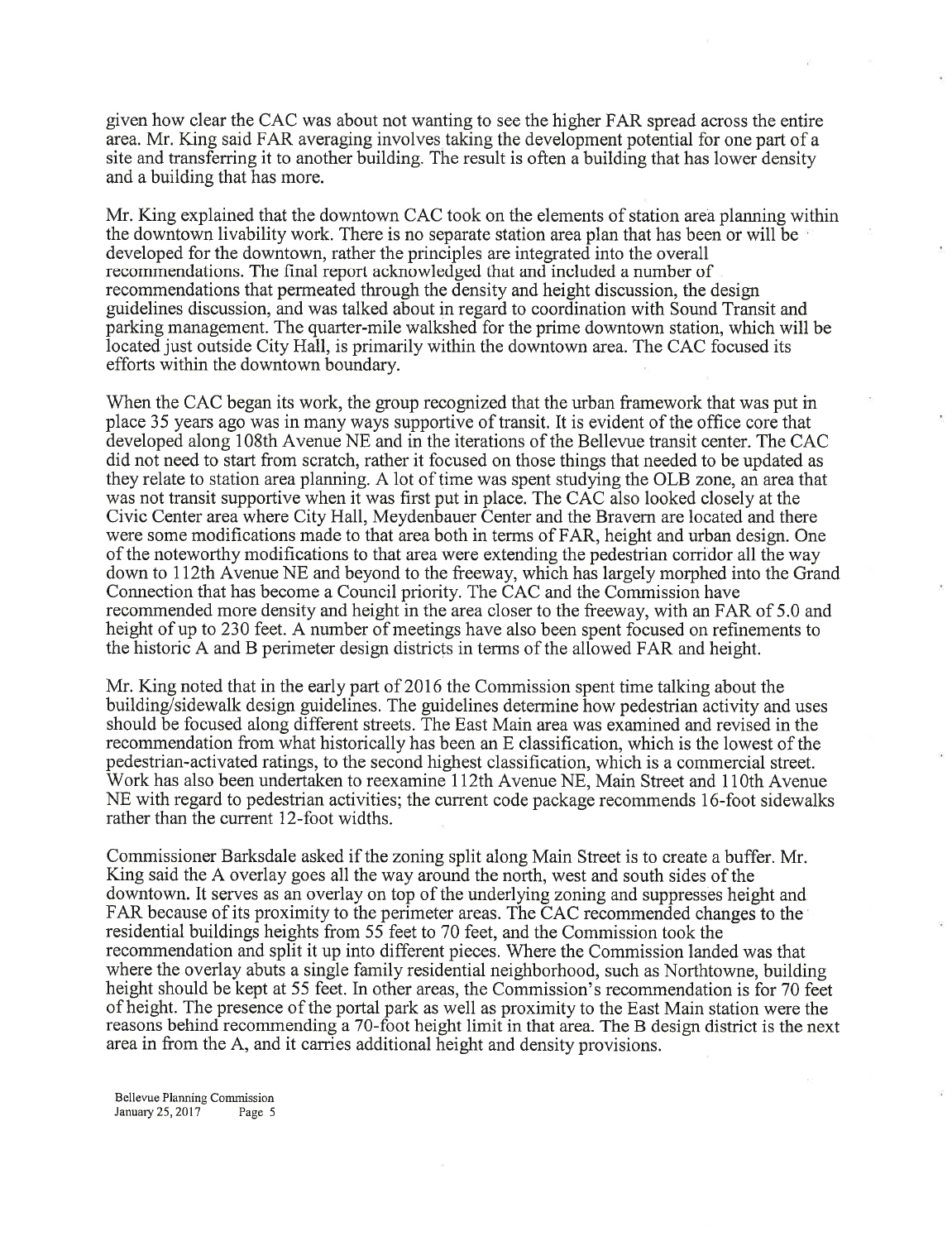## B.  $(7:17 \text{ p.m.})$ Incentive Zoning Update/ULI Panel Findings and Recommendations

Mr. King acknowledged that the incentive zoning system in place dates back 35 years to the original downtown code. The CAC report highlighted the need to update the system to current market economics. The report also contemplates better using amenities to reinforce neighborhood identity, focusing on things that are most important to the city, and acknowledges that some lift could be gained through the incentive system for additional height and FAR.

Mr. King briefly reviewed the steps taken to date relative to the incentive system. A Land Use Code audit was conducted for all of the different elements of the downtown code, including the incentive system, as part of the CAC process. A full chapter in the CAC report focuses on the amenity system. The Council in the spring of 2015 gave the Commission direction to take on the full CAC analysis, including the amenity incentive system. The joint Council/Commission workshop in late 2015 included a discussion of the incentive system; shortly thereafter the Council principles intended to guide the update effort were handed down. A structure and approach for updating the system was before the Council and the Commission in mid-2016. The BERK analysis report was released in early 2017. The incentive zoning system is a companion piece and it interfaces with other parts of the Land Use Code, including the development standards and the design guidelines.

Planning Director Dan Stroh said the incentive zoning system is one of the more complex parts of the code. It is 35 years old and was put in place at a time of much different economics and different goals for what the city wanted to see achieved. A list of amenities has been compiled, and what it comes down to are the economics of updating the system. There is a clear need to be sensitive to the legacy system that is embedded in the existing zoning. ln many ways it would be far easier to develop an entirely new system than to update the existing system.

The legacy system is embedded to some extent in current land values in the downtown. In looking to update the system, there is a clear desire to add new amenities and to be aspirational by a2lst Century urban center. All legalities will need to be taken into account as the work to update the system progresses. There could be new requirements added, such as weather protection, while other items may no longer be incentivized, such as structured parking and residential use, both of which the market is providing on its own. It will need to be kept in mind that properties are affected differently by the existing system and the proposed new system. There are market sensitivities to consider, and there is a need to build in periodic updates.

The Council principles for the effort provide some clarity and overall guidance. Among other things, they address the need to avoid modifications that will effectively result in a downzone. They also move the effort toward an understanding of the real value of the incentives for those developers who choose to use them because they are real incentives.

Mr. Stroh said the approach for updating the incentive zoning system will include updating and clarifying what is a code requirement versus what is an incentive, and adjusting the basic FAR accordingly. The incentive zoning system is part of a larger structure; the incentives must work as a whole with the design guidelines and the design standards. The approach will also focus on removing features that are no longer real incentives and adjusting the FAR accordingly; creating some additional lift in the system to create value for new public amenities; adjusting the FAR exemption relative to affordable housing; and keeping the spotlight on key livability features such as placemaking, public open spaces, walkability and cultural elements. The system should promote neighborhood identity, primarily by tailoring the nature and type of bonus open space

Bellewe Planning Commission January25,20l7 Page 6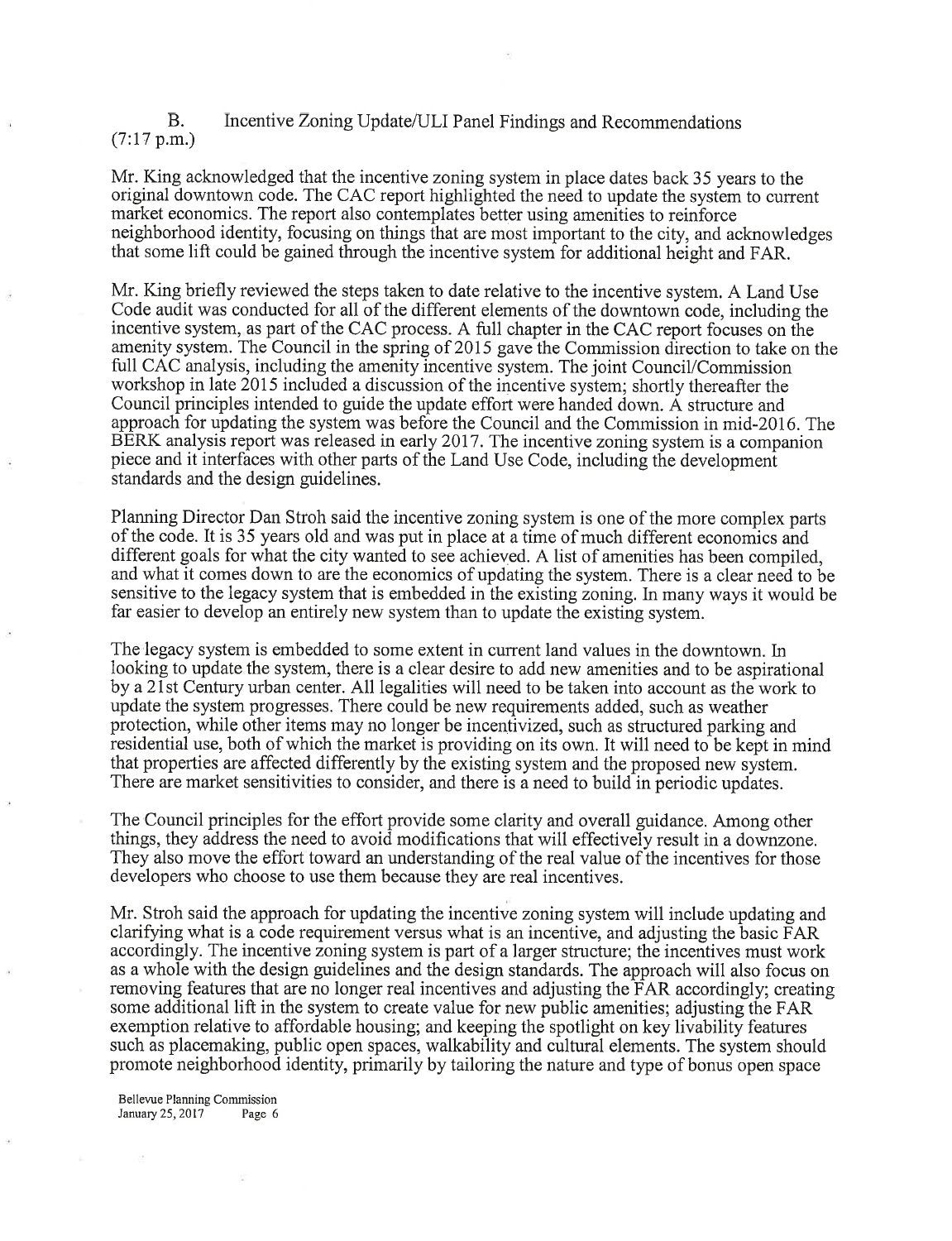by neighborhood. Fee payments in lieu of on-site performance should be looked at, as should building in flexibility under a development agreement to allow for amenities that have not been identified but which provide equal or greater value. The notion of building in periodic updates to the system is intended to keep the approach from getting too far off base. Some element of green building and sustainability needs to be incorporated into the system.

Mr. Stroh shared with the Commissioners a diagram that compared the existing system with the proposed conceptual model. He noted that currently the system allows for some level of FAR exemption for ground-level retail. Each zoning district has a base and maximum FAR and height, and to reach the maximum requires providing certain amenities. Some portion of the amenities that are bonused must be provided whether or not incentive zoningis used. The proposal also envisions exempting FAR for ground-level retail but also for affordable housing. The proposal adjusts upwards the basic FAR to account for the current incentives that are to be removed from the incentive system, and the new requirements. The model has some headroom between the new base FAR and the old maximum FAR. In some cases, though not in every zone, there is bonus FAR and/or height allowed above and beyond what is available under the existing zoning.

The consultant firm BERK was tapped to conduct an economic analysis. Their work involved building some 588 development prototypes in an attempt to avoid cherry picking for just the best results and testing a range of different assumptions. What can be done on any given site is quite variable based on site size, the intent of the developer relative to uses, potential density yields, and other factors. The recommended system resulting from the proposed approach and the additional economic analysis done by BERK maintains base and maximum FARs and heights, with limits set by residential and non-residential building types; raises the new base FAR to <sup>85</sup> percent of the existing maximum FAR for each district to account for new requirements and the deletion of amenities that are no longer real incentives; raises the new base height to the existing height maximum to ensure being able to use the additional FAR that in the base; allow for exceptions to occur in a few instances, such as where the new base FAR must be raised slightly higher due to legacy issues in the existing zoning; sets new maximum FARs and heights based on Planning Commission recommendations; sets a new exchange rate of \$25 per square foot on bonus FAR, which can be converted into the desired amenities; and will set an exchange rate for height building on the current district maximums. With regard to the latter, height is contemplated to increase without an associated increase in the FAR. The process has always talked about determining what that would really be worth as an incentive.

Mr. Stroh said the ULI peer review process wrapped up earlier in the day with a presentation in the Council Chambers. Their work is still being digested.

Chair deVadoss asked for comments with respect to affordable housing as well as zoning for the station area, particularly the parking minimums. Mr. Stroh said the proposed system includes an FAR exemption for affordable housing that is not taken out from the lift between the new base and the maximum. The new base is raised so high that there is far less legroom compared to what there used to be under the old system. The proposed approach offers additional value for affordable housing. ULI said the city should focus on looking at that in an integrated way, and that it would be best to have the two processes reach the finish line at the same time. The affordable housing piece is also moving forward in a channel that is focused on a citywide strategy; the Council wants to understand how what is done relative to affordable housing in the downtown will affect other parts of the city. Staff are struggling with how to bring the two over the line at the same time. With regard to the parking ratios, he noted that the downtown livability update did not really focus on parking, with one big exception. The downtown livability proposal includes the ability for a developer to do a special parking study that could serve as a fact-based

Bellevue Planning Commission January 25, 2017 Page 7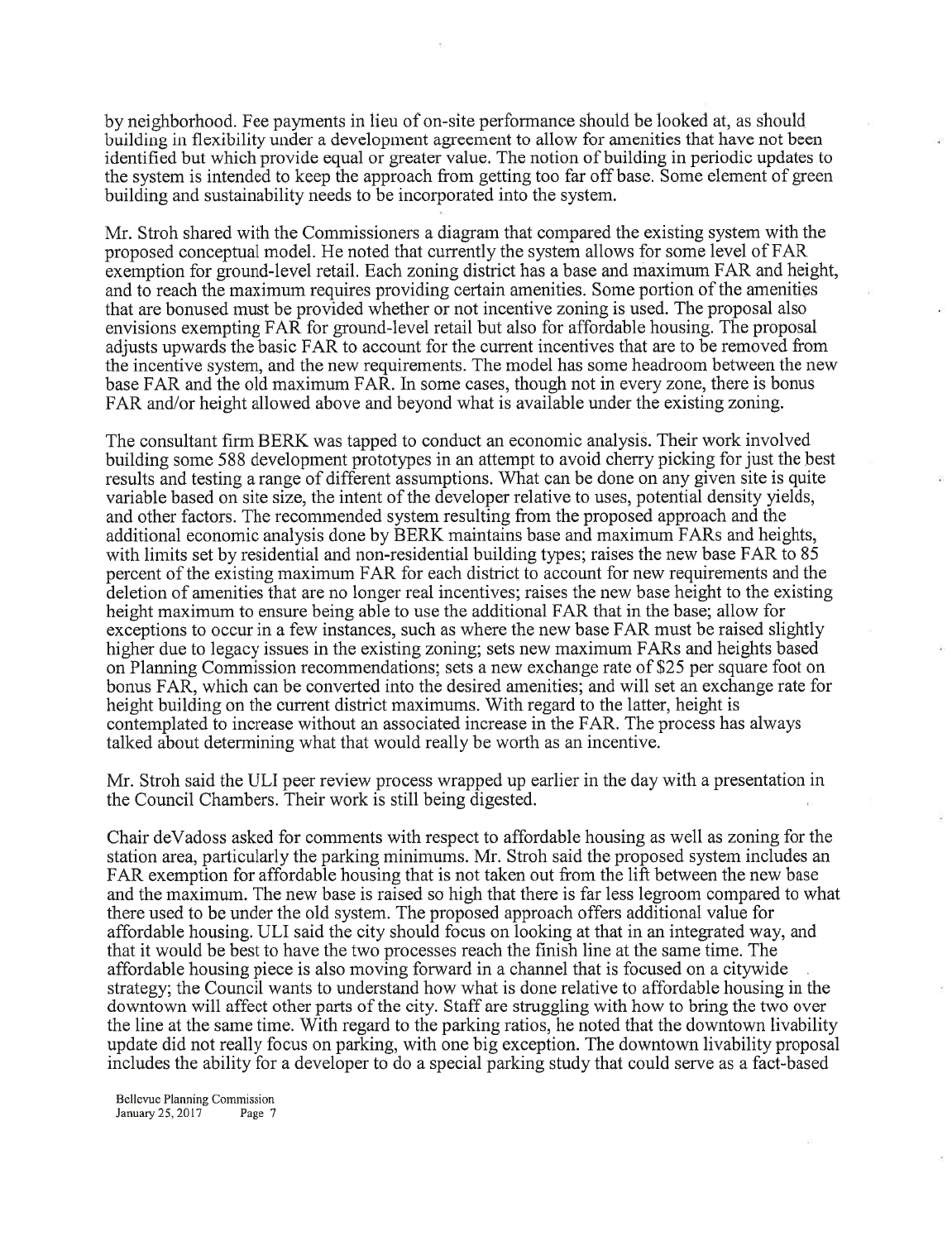analysis for departing from the requirements of the code. ULI supported the approach but highlighted the need to do it at the right time in the process. The city plans to conduct a comprehensive downtown parking study in the future.

Commissioner Hilhorst suggested that the downtown livability work will not be complete if there is no parking component. She allowed that the issue is complex but pointed out that many have come to the Commission to talk about parking.

Commissioner Hilhorst asked if the development community and the BDA are in accord with removing some existing incentive amenities. Mr. Stroh said there has been a fear from day one that the city would make major adjustments to the incentive system without realizing how significant that might be in terms of the economics of development. It certainly is a sensitive topic. The challenge will be to move forward in a way that is sensitive to the economics of the downtown, always with an eye on seeking to avoid unintended consequences.

Mr. Stroh said the objective of the economic analysis was to evaluate the economic implications of the proposed changes to the downtown incentive zoning system. The key questions were how the base zoning should be adjusted to reflect the proposed changes to the system, and what the potential value is of the incentive capacity that remains, and what the implications are for the utilization of the incentive system. The challenges were predicated on recognizing that the system has not been updated in 35 years and is out of step with current market conditions, and the fact that there is quite a bit of variation within different zoning districts in the downtown. It was determined that success would be measured in the degree to which the system is aligned with what is important to livability in the 21st Century in the downtown while avoiding unintended consequences.

Residual land value was a key tool used in the analysis. Essentially, residual land value is the result of taking into account all the factors contributing to development costs, and the factors contributing to project value. The equation looks to solve for the maximum value a developer would be willing to pay for the land. The resulting residual land values can be compared to existing land values, which was done in the model. In each of the 588 prototypes that came out of looking at different parcel sizes, different density yields and different ways of dealing with parking by district and by use, the output was the residual land value that allowed for freely comparing the different development types.

Mr. Stroh shared with the Commissioners charts showing the results of the FAR analysis, both for the new base low and the new base high, and for both non-residential and resideniial. He explained that the non-shaded dots indicated where the residual land value meets the test of being within the market ranges of land values for the particular district. The dots that were shaded in represented where the residual land value failed the test. Having a few prototypes fail is not problematic, but having a lot of prototypes fail is evidence of the approach not working. Zeroing in on the A and B districts in Old Bellevue, it was pointed out that the maximum FARs for non-residential versus residential are very small, and that the much higher residential densities the properties will yield result in higher property values. Based on the current FARs, non-residential development is not feasible in those districts. If a developer chooses to develop office in the Old Bellevue district, participating in the amenity incentive system would not make sense.

Commissioner Laing suggested the analysis illustrates the impact of the commercial penalty associated with the FAR differential between residential and commercial. Mr. Stroh agreed that it does at the extreme. The extreme exists in the perimeter for very deliberate reasons. When the

Bellevue Planning Commission January  $25,2017$  Page 8